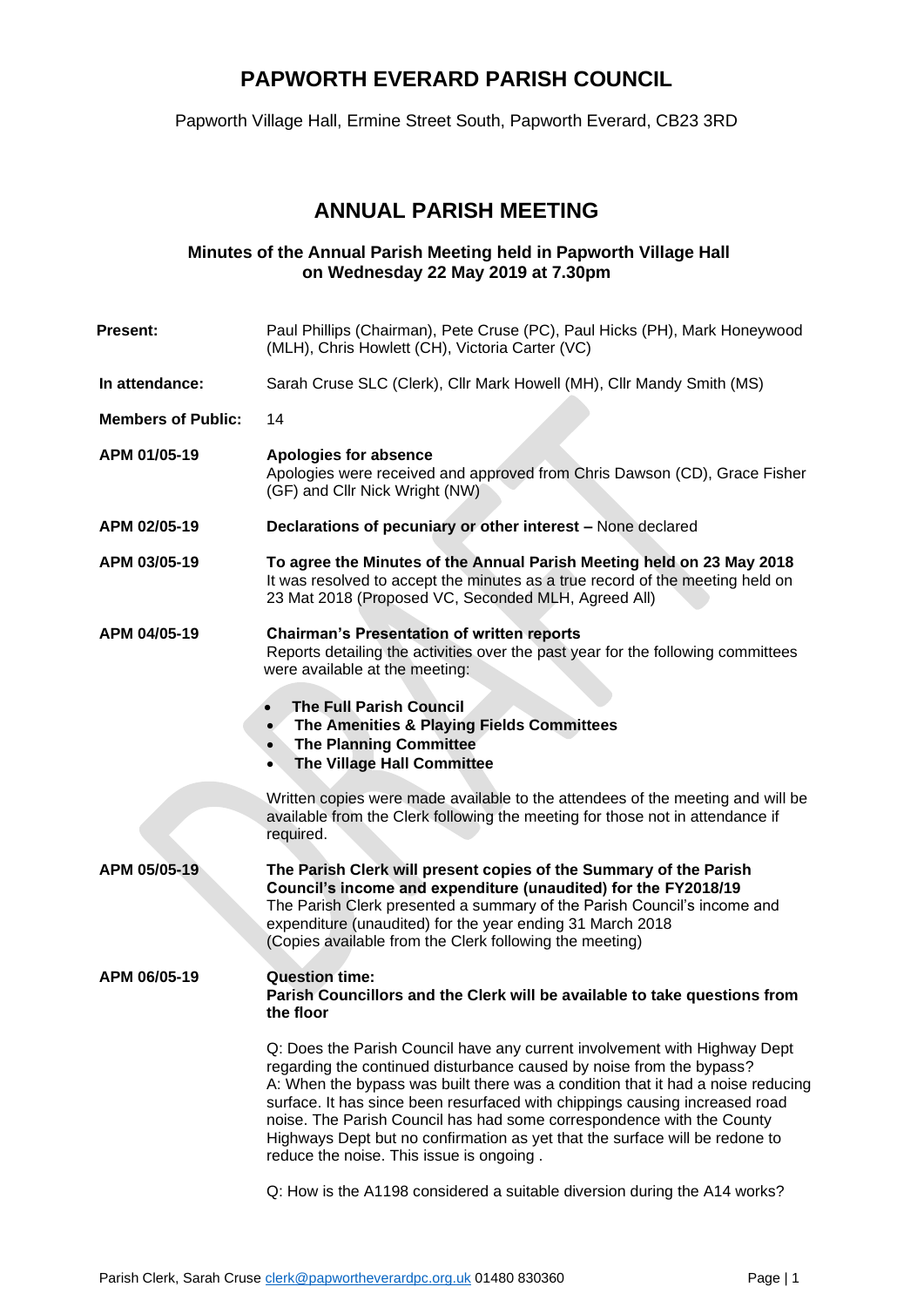### **PAPWORTH EVERARD PARISH COUNCIL**

Papworth Village Hall, Ermine Street South, Papworth Everard, CB23 3RD

A: The road is an A road and considered suitable, although occasionally inconvenient for the village

Q: There have been many rumours about the fate of the old Hospital site – including a rehab centres, prison, private hospital or to be demolished for housing. Are the Parish Council able to confirm or deny any of the rumours ? A:The Parish Council has no knowledge of any of the potential buyers at present. The site is protected by Planning policy which specifies the side should be considered for 1. Healthcare 2. Office or Business Use or 3. Housing or mixed development and evidence is required that each criterion has been explored.

No planning applications have been submitted.

Q: Why the secrecy ?

A: There is currently a competitive tender in place and a non-disclosure agreement to protect all parties. The Parish Council is not privy to any information at this stage.

Q: Is there any plan to capture the history or any anecdotes and stories of the hospital from villagers or staff ?

A: There is an audio recording of Papworth Past and Present and a CD was made some years ago. The Papworth Hospital Trist have an archive of information.

Q: The loss of the hospital will lead the village being soulless A: There may be some impact on the village in the short term, but it is hoped that any new development of the site will bring more people back into the village in the future. The Village has a strong sense of community which will continue.

Q: Finances S106 funds. What will these be used for. Will there be some left over.

A: The S106 funds are earmarked for 2 projects. This may take all the existing funds, or there may be some left over. The issue is that there is no land available on which to build. The Parish Council would like to push developers to provide land in addition to funds when new developments are constructed to allow a site for community facilities to be built.

Q: What is happening with the old Catholic Church ?

A: Planning Permission has been approved for the site to develop into 4 flats (incl affordable units). The Parish Council submitted a bid for the site, but a subsequent amendment to planning regulations regarding the number of affordable homes on a development have changed and this has removed the requirement for any affordable units to be built and therefore increased the commercial value of the site.

Q: There are several derelict sites in the village like the Old Central Kitchen which has been boarded up for many years. Why can't these be used to provide village community facilities ?

A: The Old Central Kitchen site is owned by the Papworth Trust, The Parish Council has previously enquired whether this would be available but has been advised that they are not.

Q: Papworth Trust tenants feel let down by the Papworth Trust who deny responsibility for repairs or maintenance or parts of the village e.g., grass cutting. Does the Parish Council experience the same challenges when dealing with the Trust ?